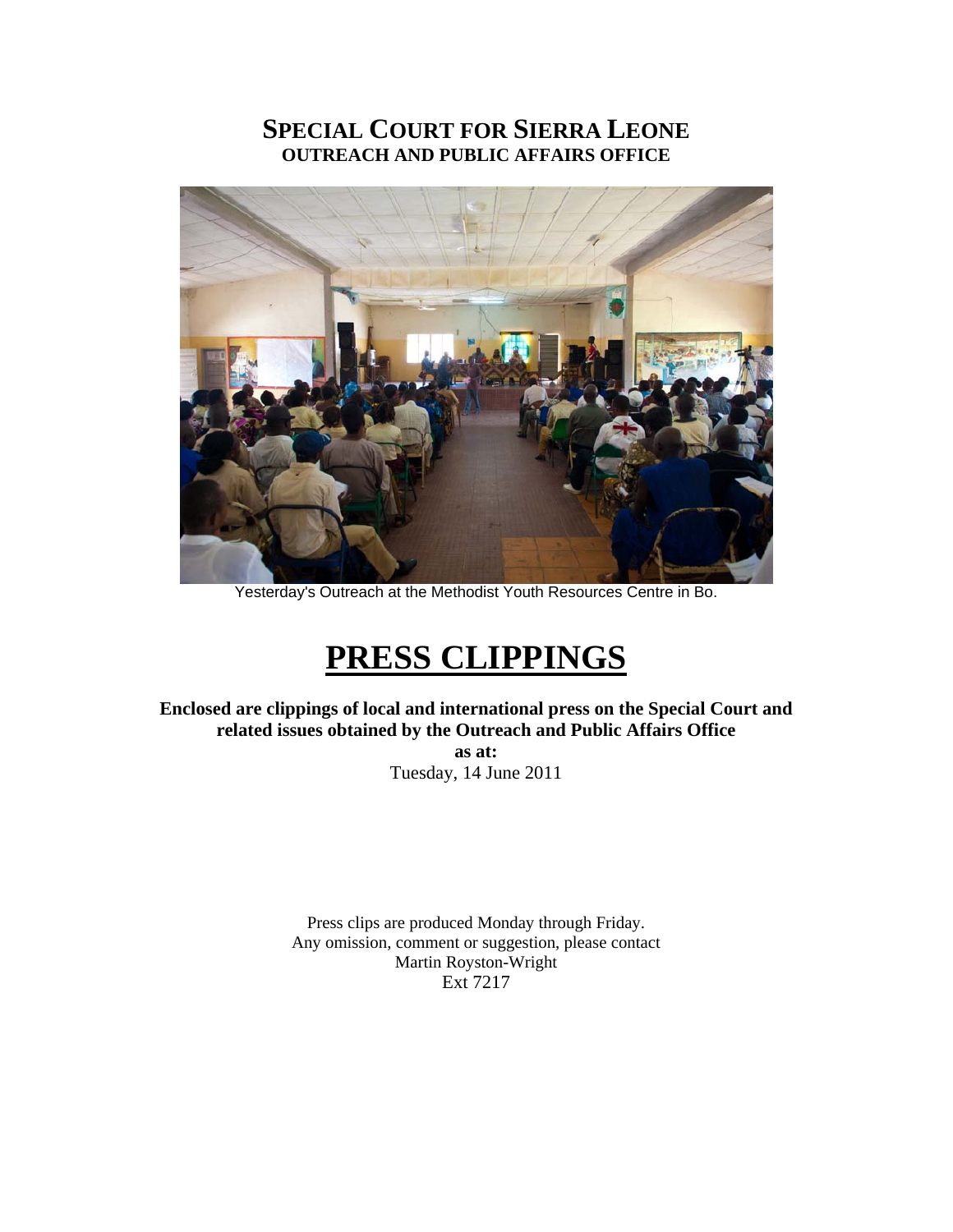| <b>International News</b>                                                             |           |
|---------------------------------------------------------------------------------------|-----------|
| <b>Update on Cindor Reeves / Macleans</b>                                             | Page 3    |
| Former STL Registrar Robin Vincent Dies / STL Press Release                           | Page 4    |
| STL Announced the Death of Former Registrar Robin Vincent / Yaliban                   | Page 5    |
| The ICC's Challenge in the Middle East and North Africa / ICTJ                        | Pages 6-7 |
| Hold ICC Hearings in Kenya, Amnesty Urges / Daily Nation                              | Pages 8-9 |
| Surrender Fugitive - Zim Told / News Day                                              | Page 10   |
| Defence Seeks Review of Order for Prosecution Extra Evidence / Hirondelle News Agency | Page 11   |
| Parliament Votes to Sign Rome Statute of International Criminal Court / Minivan News  | Page 12   |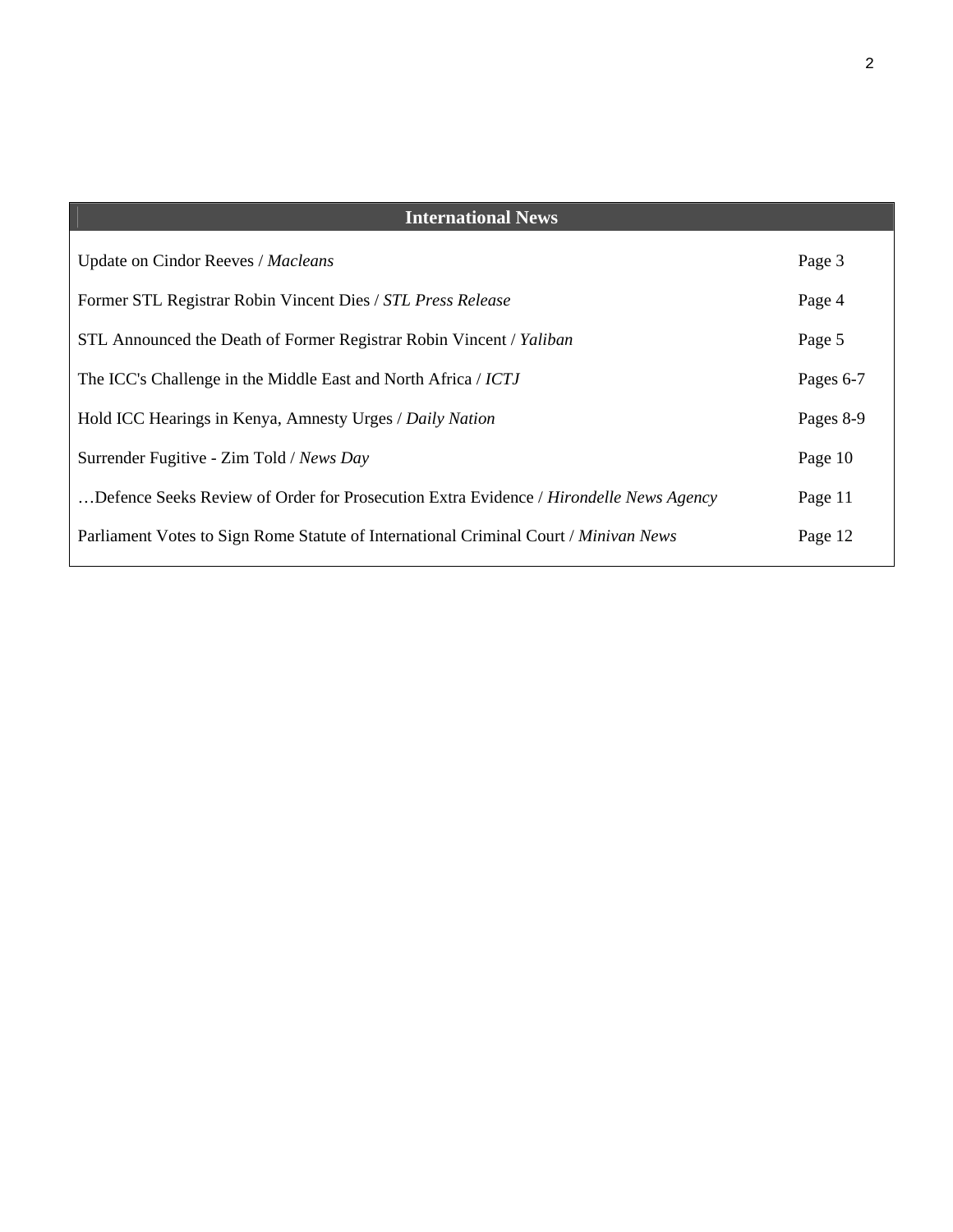# **Update on Cindor Reeves**

# By [Michael Petrou](http://www2.macleans.ca/author/mpetrou/)

[Cindor Reeves](http://www2.macleans.ca/2011/01/28/canada-on-verge-of-deporting-the-man-who-brought-a-tyrant-to-justice/), the Canadian refugee claimant who risked his life to help build the legal case against his brother-in-law, the former Liberian warlord and president Charles Taylor, has received a removal order from the Canada Border Services Agency and may shortly be deported.

Reeves helped Taylor smuggle guns and diamonds between Liberia and Sierra Leone. Appalled by the human rights violations he saw, he began secretly gathering information for both British intelligence and for the Special Court for Sierra Leone. The Special Court put him in witness protection programs in Holland and Germany, neither of which gave him citizenship. He then came with his family to Canada and claimed refugee status.

Canada, which has given the Special Court millions of dollars in funding, has denied Reeves protection. That Reeves faces murder in Liberia is confirmed by those who worked on his case in the Special Court, and by the many [threats](http://www2.macleans.ca/2011/02/10/you-will-rot-in-hell-you-know-the-price-for-snitching-liberians-on-cindor-reeves/) he has received. Even Canada acknowledges this threat, as it has allowed his wife and children to stay here precisely because their relationship with Reeves would endanger them in Liberia. Reeves' relationship with himself isn't enough to save him.

His last chance is a pre-removal risk assessment — the standards for which are higher for Reeves than for regular refugee claimants because he is accused of committing war crimes. (These alleged crimes amount to his weapons and diamond smuggling on behalf of Taylor, which Reeves has never denied. The IRB has not presented any evidence Reeves himself ever committed violent acts; nor have I, in five years of researching his case, been able to discover any.)

I will stay with this story.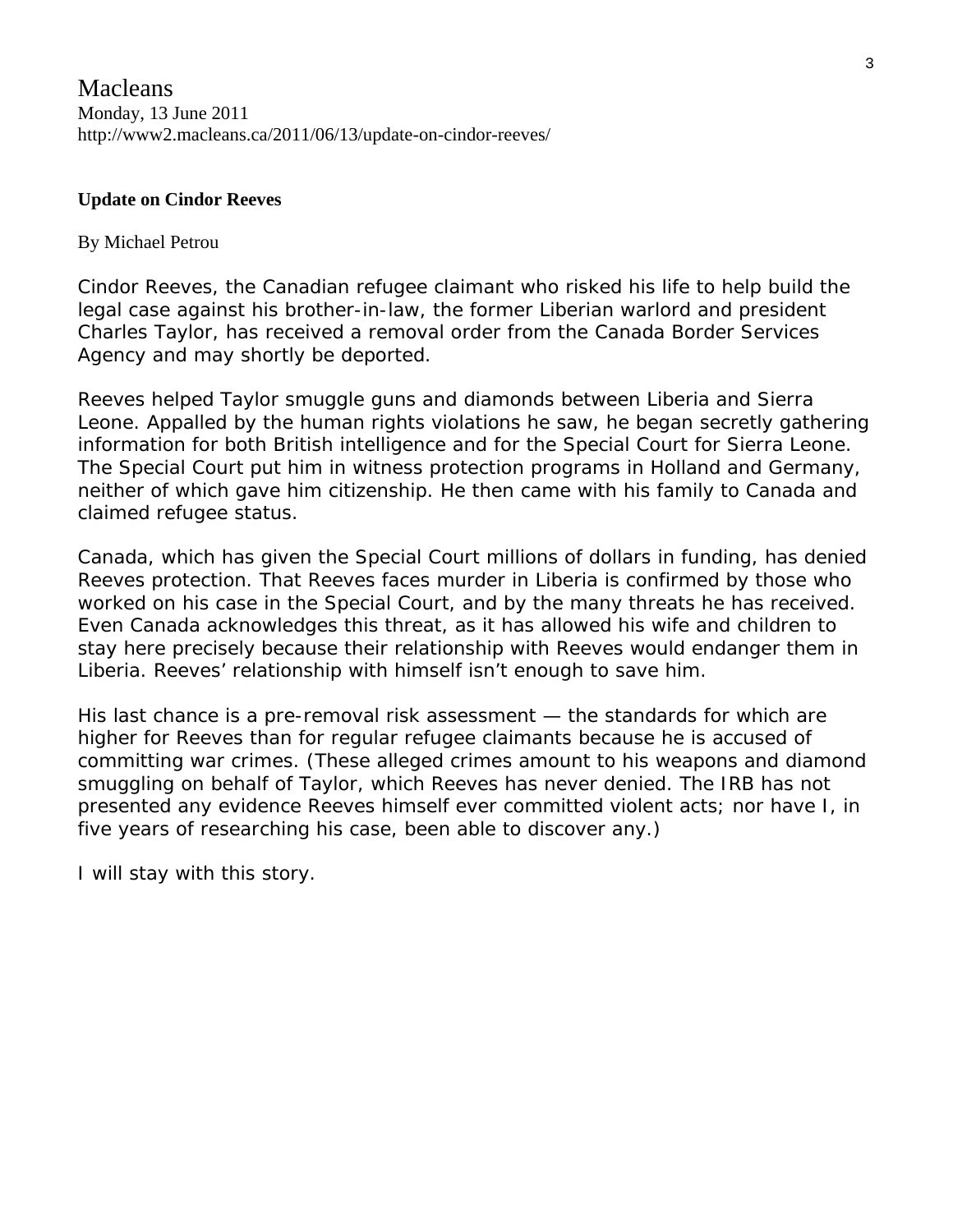# **Press Release: Former STL Registrar Robin Vincent dies**

Leidschendam, 14th June 2011.

It is with great sadness that the Special Tribunal for Lebanon announces the death of Mr Robin Vincent, the tribunal's first Registrar.

Mr Vincent was appointed by the UN Secretary General Ban Ki‐moon in March 2008. As Registrar Mr Vincent was instrumental in the establishment of the tribunal and the start of its work. He prepared the tribunal's premises, coordinated the transition from the UN International Independent Investigation Commission to the STL, recruited core staff, and finalised the STL's first budget.

"It is with profound grief that I have learned of Robin's passing away", said the STL President, Judge Antonio Cassese. "He was an excellent and dedicated manager, who, as the first Registrar of the STL, worked incessantly to make it possible for the Tribunal to get off the ground."

"His contribution to the establishment of the Tribunal is invaluable. He was always ready to listen to the suggestions and proposals of others. He was an exceedingly amiable man."

Mr Vincent had a long and distinguished career in justice, first in the UK and then internationally. After his career in the UK, Mr Vincent was appointed registrar of the Special Court for Sierra Leone. He also served as the acting Deputy Registrar of the International Criminal Tribunal for the Former Yugoslavia and as an adviser to the International Criminal Tribunal for Rwanda. He advised on the establishment of the Extraordinary Chambers in the Courts of Cambodia, the STL and on the functioning of the Iraqi High Tribunal.

Mr Vincent's commitment to international criminal justice was brought to an end by ill health.

"The death of Robin Vincent is a very sad day for everyone who has been working in the field of international and transitional justice", said the Registrar of the STL, Herman von Hebel.

"The dedication to his work, his enormous energy, his creativity and last but not least his strong sense of humor made him a major figure in this field. Robin Vincent's family and friends are in our thoughts at this difficult time."

**ENDS**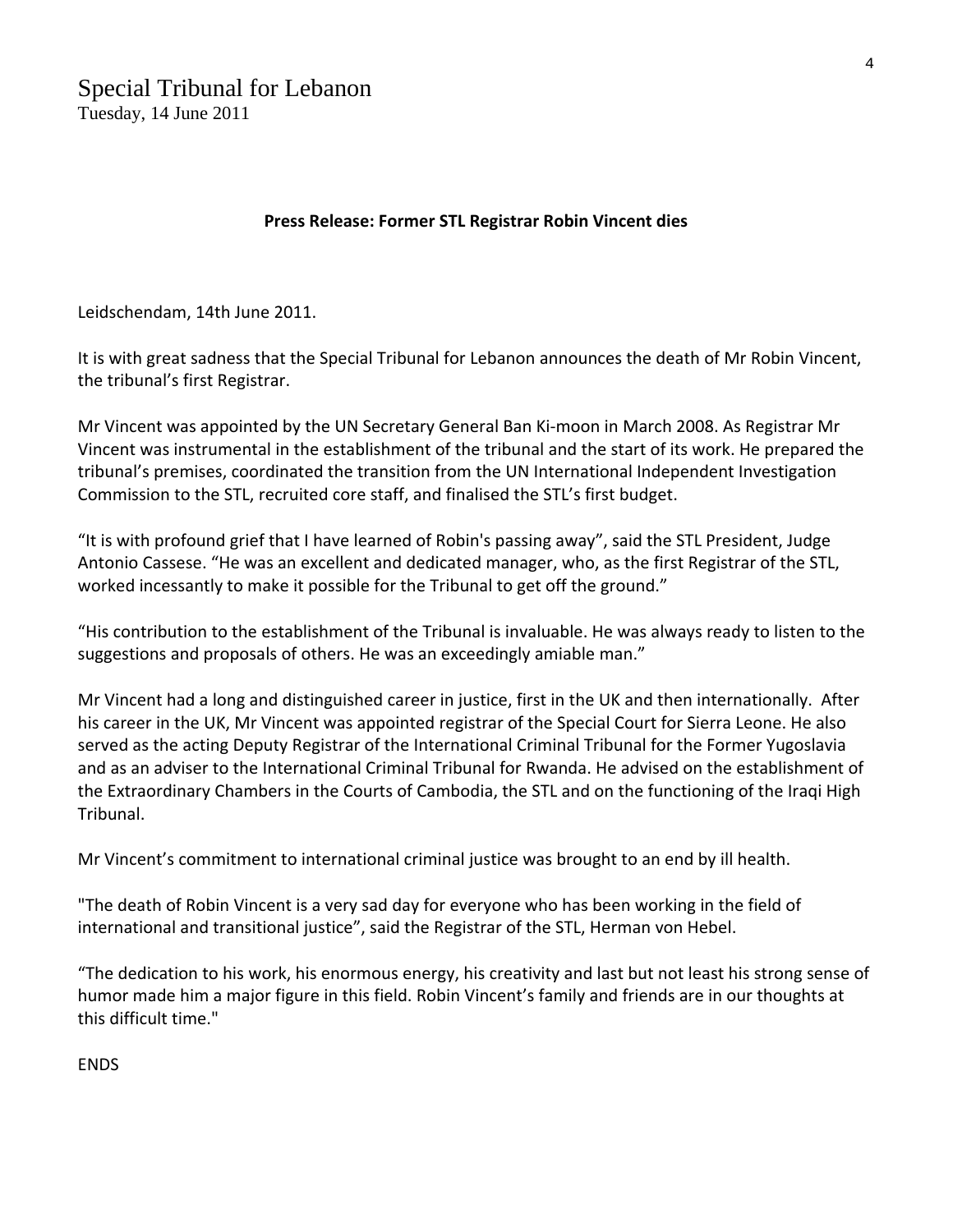# Yaliban

Tuesday, 14 June 2011

http://www.yalibnan.com/2011/06/14/stl-announced-the-death-of-former-registrar-robin-vincent/

# **STL announced the death of former registrar Robin Vincent**



The Special Tribunal for Lebanon announced today on its website the death of the tribunal's first Registrar Robin Vincent, calling his contribution to the establishment of the Tribunal " invaluable"

It is with great sadness that the Special Tribunal for Lebanon announces the death of Mr Robin Vincent, the tribunal's first Registrar.

Mr Vincent was appointed by the UN Secretary General Ban Ki-moon in

March 2008. As Registrar Mr Vincent was instrumental in the establishment of the tribunal and the start of its work. He prepared the tribunal's premises, coordinated the transition from the UN International Independent Investigation Commission to the STL, recruited core staff, and finalised the STL's first budget.

"It is with profound grief that I have learned of Robin's passing away", said the STL President, Judge Antonio Cassese. "He was an excellent and dedicated manager, who, as the first Registrar of the STL, worked incessantly to make it possible for the Tribunal to get off the ground."

"His contribution to the establishment of the Tribunal is invaluable. He was always ready to listen to the suggestions and proposals of others. He was an exceedingly amiable man."

Mr Vincent had a long and distinguished career in justice, first in the UK and then internationally. After his career in the UK, Mr Vincent was appointed registrar of the Special Court for Sierra Leone. He also served as the acting Deputy Registrar of the International Criminal Tribunal for the Former Yugoslavia and as an adviser to the International Criminal Tribunal for Rwanda. He advised on the establishment of the Extraordinary Chambers in the Courts of Cambodia, the STL and on the functioning of the Iraqi High Tribunal.

Mr Vincent's commitment to international criminal justice was brought to an end by ill health.

"The death of Robin Vincent is a very sad day for everyone who has been working in the field of international and transitional justice", said the Registrar of the STL, Herman von Hebel.

"The dedication to his work, his enormous energy, his creativity and last but not least his strong sense of humor made him a major figure in this field. Robin Vincent's family and friends are in our thoughts at this difficult time."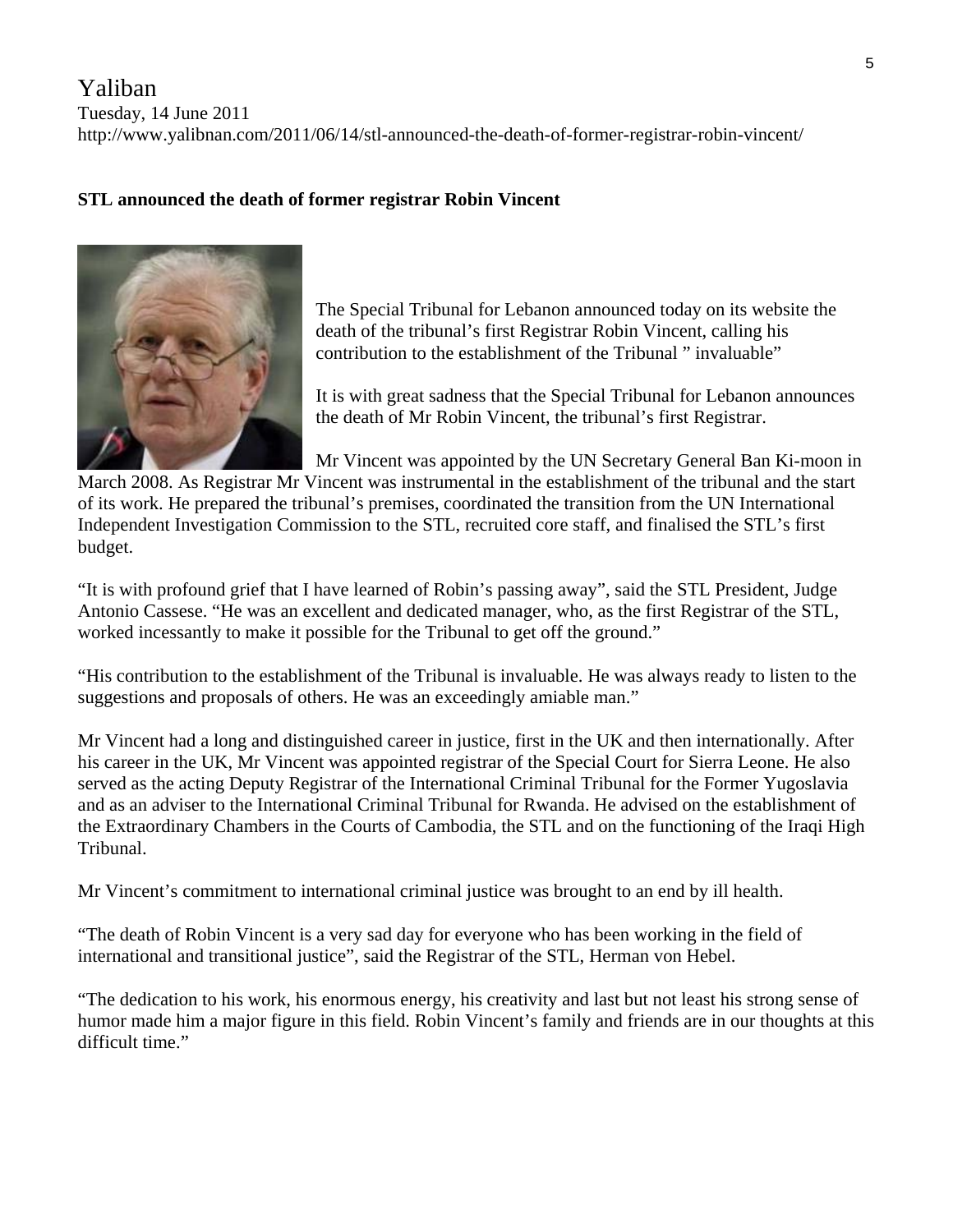# International Centre for Transitional Justice Wednesday, 15 June 2011

# **The ICC's Challenge in the Middle East and North Africa**



#### *By [Habib Nassar](http://ictj.org/about/habib-nassar)*

The International Criminal Court (ICC) must better communicate what is driving its actions to the public of the Middle East and North Africa (MENA) and elsewhere around the world if it is to develop confidence in its capacity to act as a guardian of international criminal law. The number of developments relevant to the court's mission is growing by the day: from direct involvement in Libya to potential involvement in Israel and the Occupied Palestinian Territory, from crimes committed in Syria, Yemen and Bahrain—which ultimately may come under its jurisdiction—to impending ratifications of the Rome Statute by Tunisia and Egypt.

International courts face enormous challenges in building a sense of ownership among the communities affected by their work due to numerous factors, including distance (both physical and cultural), use of languages and rules often unfamiliar to the people under their jurisdiction, and, most importantly, hostile rhetoric often employed by some local opinion makers. The ICC is no exception, especially in the MENA region where its engagement requires a robust outreach effort.

On May 16, the court's prosecutor, Luis Moreno-Ocampo, delivered the news of his application for arrest warrants against Colonel Muammar el-Qaddafi, his son Seif al-Islam and Libya's head of intelligence services Abdullah al-Senussi on charges of crimes against humanity. The charges relate to the attacks of Qaddafi's security forces on the demonstrators who have protested against his regime since February.

Moreno-Ocampo explained the evidence "shows that civilians were attacked in their homes; demonstrations were repressed using live ammunition, heavy artillery was used against participants in funeral processions, and snipers placed to kill those leaving the mosques after the prayers."

And while this action of the prosecutor was warmly welcomed by all who support accountability for leaders who violently suppress their own citizens, questions emerged in the MENA region and beyond about the criteria that determine where and when the ICC gets involved. People in the region, including civil society groups promoting rule of law and directly advocating for the ICC, questioned how Qaddafi's conduct differed from that of Assad in Syria, Saleh in Yemen or al-Khalifa in Bahrain.

The immediate response to this query would be that the Libya situation was referred to the ICC by the UN Security Council. This is one of the mechanisms triggering the court's jurisdiction that has not been applied thus far in the cases of Yemen, Syria or Bahrain. The ICC can exercise its jurisdiction only if the state where the crimes have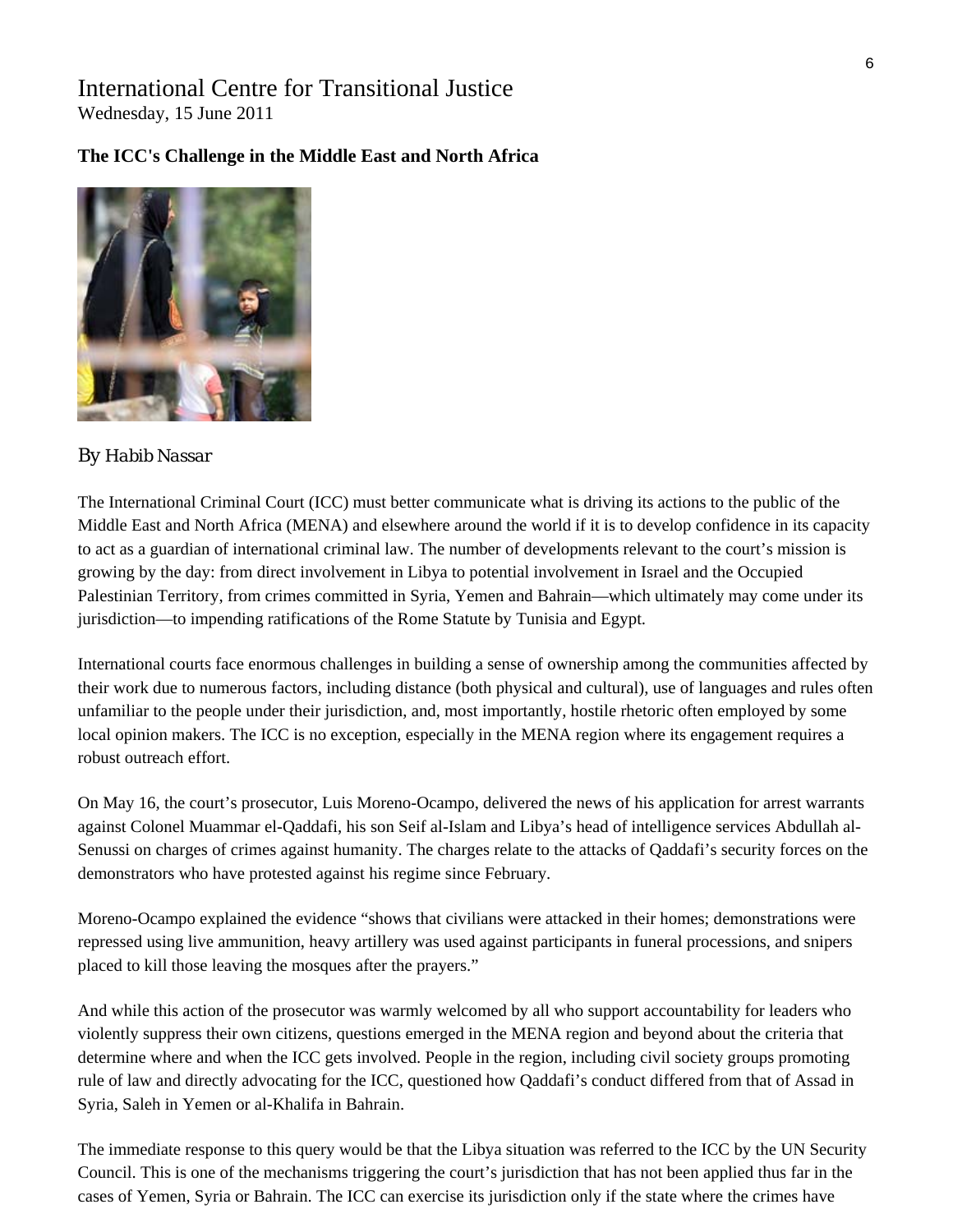occurred, or from which perpetrators come, accepts its jurisdiction, or if a case is referred by the UN Security Council acting under Chapter VII of the UN Charter to maintain or restore international peace and security. Yemen, Syria and Bahrain are not parties to the Rome Statute and it is difficult to believe their current rulers are eager to accept the court's jurisdiction.

The court cannot control what the Security Council refers to it, but only to determine if there is a reasonable basis to open an investigation in case of a referral. This does not mean Security Council referrals are bereft of political considerations. The speed with which the Security Council acted to refer Libya to the ICC, and its deafening silence on similar violence against civilians elsewhere in the Middle East, especially in Syria and Yemen, could leave the impression that powers dominating the council are turning to the court only when politically convenient to their interests.

This, coupled with a lack of response from the prosecutor to the Palestinian Authority's January 2009 recognition of the ICC's jurisdiction—intended to enable the court to investigate alleged breaches of international criminal law committed during the 22-day conflict in Gaza and southern Israel in 2008–2009—threatens to undermine the court's credibility in the region through allegations of double standards. The ICC cannot allow for these perceptions to cement, but should actively work to address them.

The recent conference on the ICC in Qatar and the resulting attention the court received in the regional media can be seen as a positive step. However, a more substantive and diverse engagement is necessary to achieve the desired degree of understanding and acceptance.

The ICC needs to be active in establishing a strong outreach presence in the MENA region to actively disseminate information governing its jurisdiction and work with media and civil society groups who can further distribute it. Its online presence must be broadened to the region and Arabic included as a language of communication on the ICC website. But more than simply providing explanations of the Rome Statute and distributing its digests and documents, the court needs to engage.

Prior to the conference in Qatar, senior ICC officials, including the prosecutor Luis Moreno Ocampo, rarely visited the region. Now is the time to do so on a more regular basis, to demonstrate the ICC's relevance to ongoing events in the region, and send clear messages about its mandate to dispel allegations of bias or politicization.

Involving prominent legal and academic figures from the region and elsewhere—the likes of former ICC president Philippe Kirsch or former judge Mohamed Amin El Mahdi of the International Criminal Tribunal for the former Yugoslavia (ICTY)—who would be able to speak about the ICC and provide analysis without the constraints of being ICC staff could be a substantive step forward.

The role of civil society cannot be overemphasised in this effort. To add to the work of the Coalition for the ICC, which has worked with local NGOs to lobby for the ratification of the Rome Statute, the ICC itself needs to establish strong links with relevant civil society groups that will spread its message and help counter misperceptions in their constituencies.

Calls for justice and accountability have been heard in Tunisia, Egypt and across the region. It is telling that one of the first decisions of Tunisia's interim government was to initiate ratification of the Rome Statute and that interim authorities in Egypt have announced the intention to do so. If the ICC is to engender the trust of people seeking justice in the region and across the world, and to relay a strong message that there can be no impunity for crimes against humanity, it has to clearly communicate what makes it act in one situation and not in another.

# *Habib Nassar is the Director of International Center for Transitional Justice's MENA Program*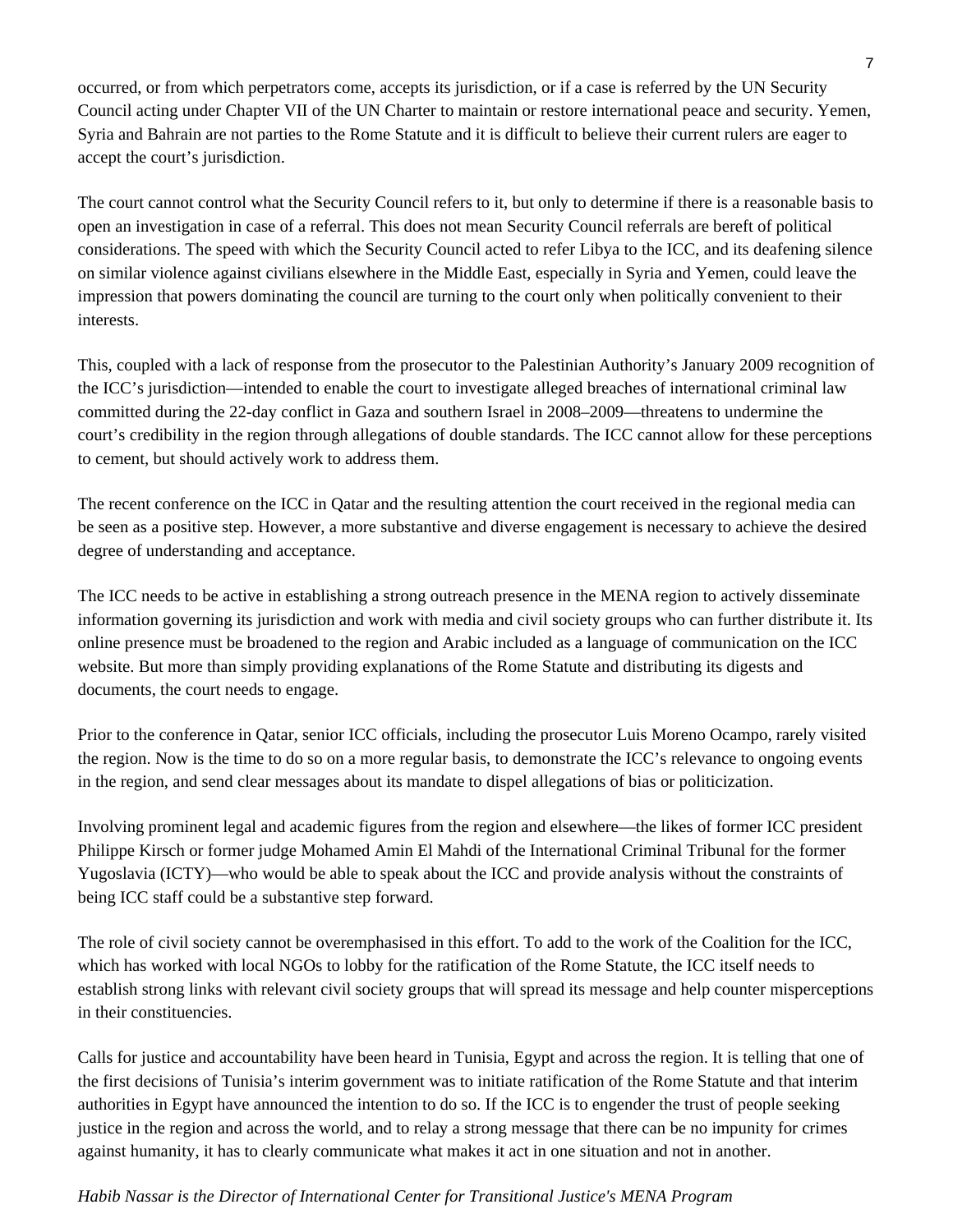# Daily Nation (Kenya) Wednesday, 15 June 2011

#### **Hold ICC hearings in Kenya, Amnesty urges**

By NATION Reporter



I*CC Pre Trial Chamber II Presiding Judge Ekaterina Trendafilova. Amnesty International has said it backs the International Criminal Court's proposal to conduct the confirmation of charges hearings for the Ocampo Six in Kenya* 

Amnesty International has said it backs the International Criminal Court's proposal to conduct the confirmation of charges hearings for the Ocampo Six in Kenya.

The rights organisation said the move, if successful, would bring justice closer to the victims who bore the brunt of the post election violence that left 1,133 people and 650,000 others uprooted from their homes.

"Amnesty International fully supports the ICC proposal to hold the confirmation of charges hearings in Kenya," said Michelle Kagari, Amnesty International's deputy Africa director in a statement Wednesday.

"The proposal to hold hearings in Kenya, if implemented, would bring justice closer to victims and their relatives, and locally affected communities. It would not impinge at all the right to fair trial of those accused by the Prosecutor."

According to AI, the ICC should consider holding such hearings and trials in the states where the crimes were committed so that justice could be served closer to the victims.

It said it was aware of concerns expressed about the security of victims and witnesses in Kenya and urged Kenyan authorities to make sure that security of the proceedings, victims and witnesses is assured.

However, [ICC Prosecutor Luis Moreno-Ocampo has opposed the suggestion](http://www.nation.co.ke/News/politics/-/1064/1180358/-/7t84va/-/index.html) by the Pre-Trial Chamber II that the hearings scheduled for September be held in Kenya.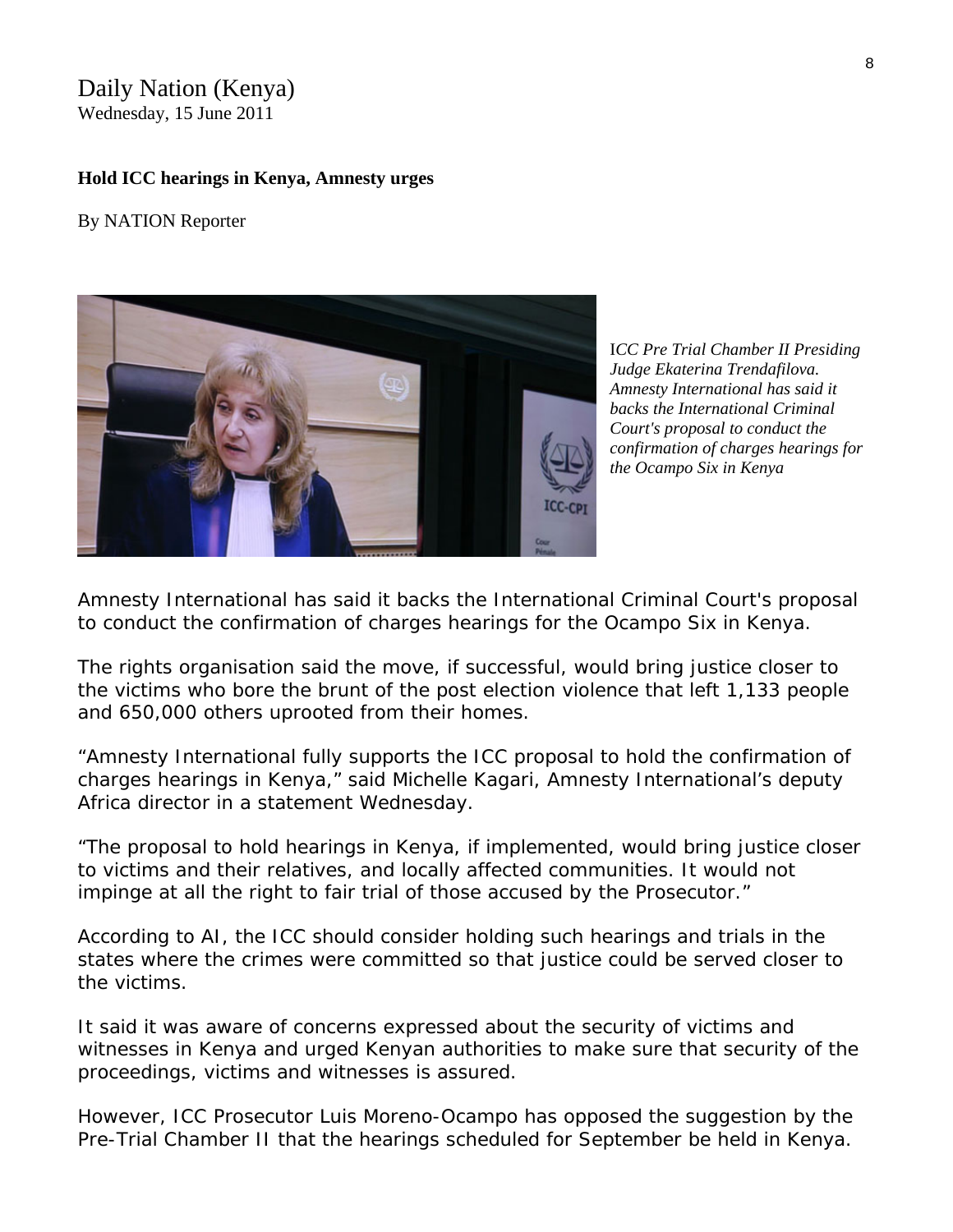Mr Moreno-Ocampo argues that security conditions make it impossible to conduct the hearing in the country.

"It is impossible to assume that the Government of Kenya will provide the essential cooperation and substantial protection to enable an effective continuation of the hearings *in situ* (in its place)," said Mr Moreno-Ocampo.

Post-election violence victims through the Office of Public Counsel for Victims also expressed opposition to the plan arguing that holding the confirmation of charges hearing in Kenya could increase the danger of an outbreak of violence.

"The Pre-Trial Chamber's initiative in considering holding the confirmation hearings as close as possible to the affected communities is greatly appreciated by the victim applicants.

"The unfortunate reality, however, is that such hearings would not be in the interests of justice given current circumstances," the victims said.

The Prosecutor and the victims made the observations as the Ocampo Six presented varied observations over the issue.

Tinderet MP Henry Kosgey welcomed the suggestion but argued that "it is desirable and in the interest of justice to conduct confirmation of charges hearings in Kenya."

He added that it is in the interests of justice that the hearing be conducted within Kenya to enable him mount "an affordable, proportionate and efficient defence."

Postmaster General Hussein Ali told the judges that he wants the ICC trial to proceed at The Hague, but wants a status conference held by all parties to discuss holding hearings in Kenya.

Head of civil service Francis Muthaura also expressed reservations to holding the hearings in Kenya arguing that unless the Court and the Government are able to adequately provide for the safety and security of the victims and witnesses, and ensure proper and orderly conduct of proceedings he would not support the move.

"Therefore, the defence invites the Court to consider Arusha as the next best alternative to Kenya, in view of the concerns raised by the Defence and which may render the conduct of the confirmation of charges hearing in Kenya not feasible," said Mr Muthaura.

Eldoret North MP William Ruto and radio presenter Joshua Sang argued that relocating ICC proceedings to Kenya could also create an erroneous perception of the Government and make it seem as if the admissibility case had been predetermined.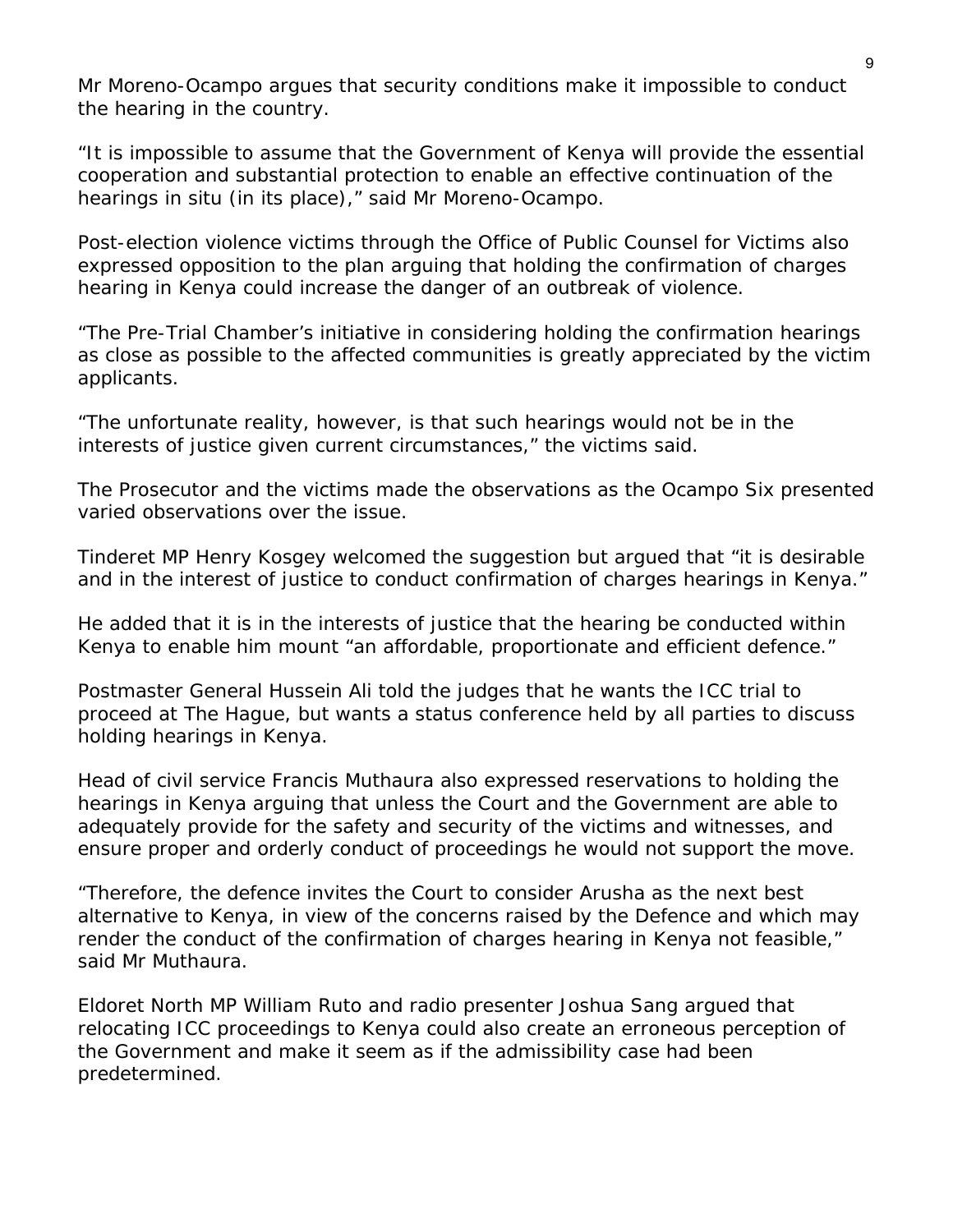News Day Tuesday, 14 June 2011

# **Surrender fugitive — Zim told**

The tribunal trying suspects of the 1994 Rwandan genocide has complained to the United Nations (UN) Security Council that it was encountering difficulties in tracking a top fugitive believed to be holed up in Zimbabwe.

Justice Hassan Jallow, prosecutor of the International Criminal Tribunal for Rwanda (ICTR), wrote to the UN Security Council last week saying there were difficulties in apprehending Protais Mpiranya, a former commander of the presidential guard during the genocide.

Jallow said Zimbabwe should prevent the genocide fugitive from evading justice.

The prosecutor said they had requested for cooperation and assistance from the Zimbabwean government in bringing Mpiranya to justice.

"Difficulties experienced in the tracking of the top level fugitive Protais Mpiranya continue and I urge further cooperation and assistance from the Government of Zimbabwe in this regard," Jallow said in a statement addressed to the UN Security Council.

But Zimbabwean police yesterday maintained they were not aware of the presence of the genocide fugitive in the country despite insistence by the tribunal.

"We do not know of his presence in Zimbabwe,"

Wayne Bvudzijena, chief police spokesperson, told NewsDay. "As police we are unaware of his presence here."

Mpiranya's head carries a \$5 million bounty. Prosecutors at the ICTR believe he is staying in Zimbabwe.

Mpiranya is accused of crimes against humanity, war crimes and conspiracy to commit genocide, genocide or alternatively complicity in genocide.

In his capacity as commander of the elite force, he allegedly exercised authority over the units of this battalion.

Beginning in 1992, Mpiranya allegedly supervised the training of militiamen, and in 1993, Mpiranya also reportedly sent his subordinates to supervise the training of the Interahamwe, a notorious Hutu militia.

He is also accused of distributing weapons to the militia and to certain members of the civilian population with the intent to exterminate the Tutsi population.

As of April 7 1994, killings of the civilian Tutsi population, which were preceded on many occasions by rape, sexual violence and other crimes of a sexual nature, were carried out by civilians and soldiers allegedly under orders from Mpiranya.

Mpiranya allegedly tracked down, arrested, sexually assaulted, and killed Rwandan Prime Minister Agathe Uwilingiyimana during the genocide.

He is accused of taking into custody 10 Belgian peacekeepers from a UN peacekeeping mission who had been guarding her house and killed them.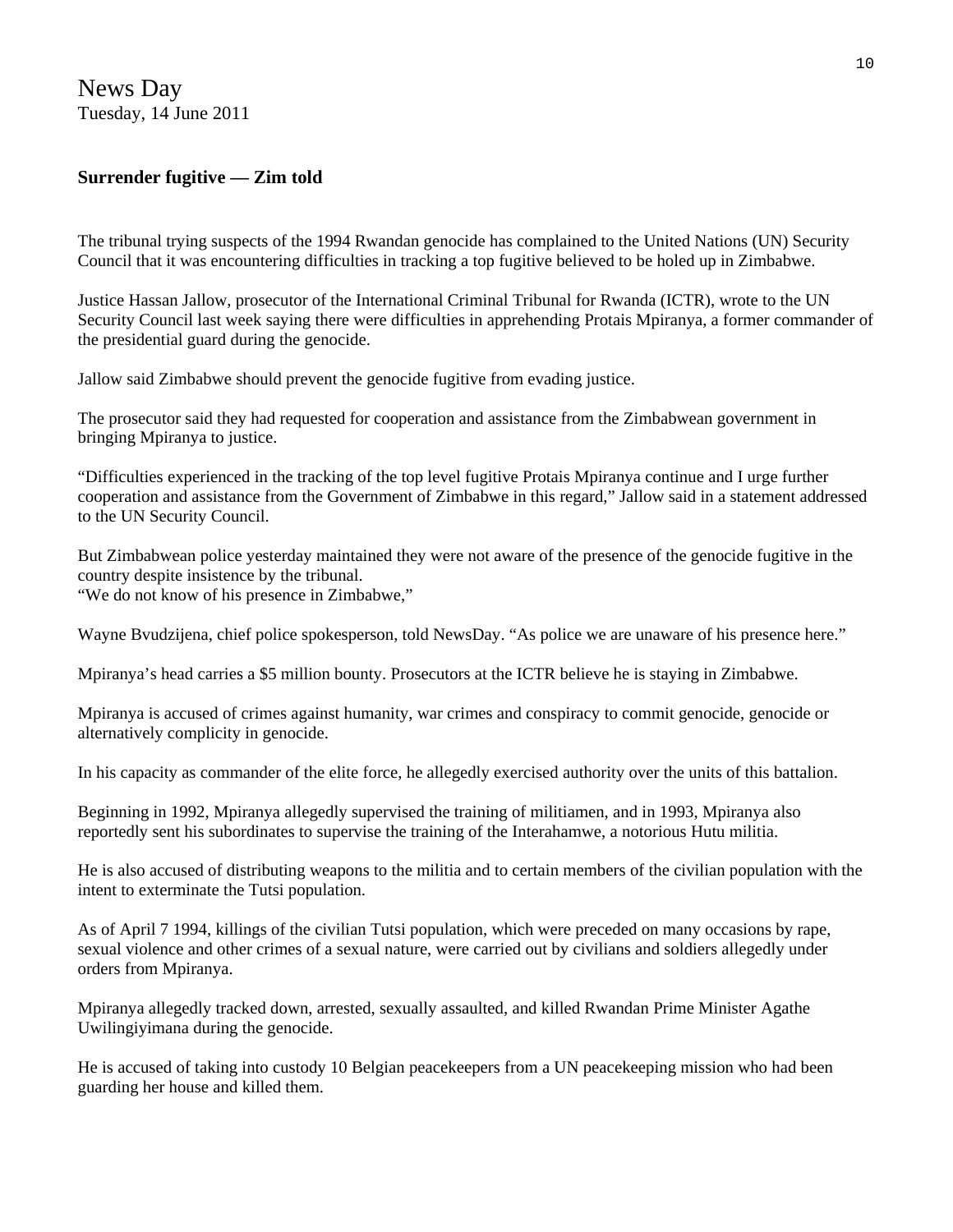# Hirondelle News Agency

Tuesday, 14 June 2011

# **Nizeyimana defence seeks review of order for prosecution extra evidence**

The defence for Captain Ildephonse Nizeyimana has asked the International Criminal Tribunal for Rwanda (ICTR) to review its decision, allowing the prosecution to challenge the defendant's evidence over his presence in Butare prefecture (Western Rwanda) in months of April and May, 1994.

"The impugned decision should be reconsidered on four grounds: it is erroneous and unjust; it constitutes an abuse of power; it causes the accused to suffer injustice and prejudice; it causes considerable problems with the management of the case," the defence states in its motion published on the ICTR website.

In a decision of June 7, 2011, a Trial Chamber considered that it would be in the interests of justice to allow three extra prosecution witnesses to testify in response to the defendant's alibi defence that he was not in Butare as of April 21 and 22, 1994 and between April 26 through May 17, the same year.

According to the prosecution, during the period in question, Nizeyimana was at the Noncommissioned Officers School (ESO) in Butare where, as in charge of intelligence and military operations, ordered or instigated soldiers to kill Tutsi civilians at various locations in the region.

However, Nizeyimana alleges in his defence that between end of April and mid May, 1994, he was in Mata, Gokongoro prefecture (South Rwanda), where he was assigned a mission to set up a training centre for coaching new recruits.

The Chamber, therefore, notes in its decision that the proposed evidence of "rebuttal" witnesses was relevant, probative value and not of a cumulative nature and may assist in assessing other evidence adduced during the course of the trial, and more generally, in its quest to ascertain the truth.

It has ordered the prosecution to present its rebuttal evidence immediately starting June 22, 2011, following the closure of defence case on June 17, 2011. In the motion, however, the defence alleges that it could not be ready to cross-examine the witnesses as early as ordered without having investigated them and their evidence.

According to the motion, "the impugned decision places the defence in unfair situation where advantages were granted to the prosecution while statutory rights for the accused were being violated. A fair trial is unachievable under those circumstances and the impugned decision calls for reconsideration in order to safeguard the rights of the accused."

Presentation of defence case continues on Wednesday. Nizeyimana is charged with genocide, extermination, murder and rape. He was arrested in Uganda on October 5, 2009 and transferred to the UN Detention facility in Arusha, Tanzania the following day.

FK/ER/GF

© Hirondelle News Agency